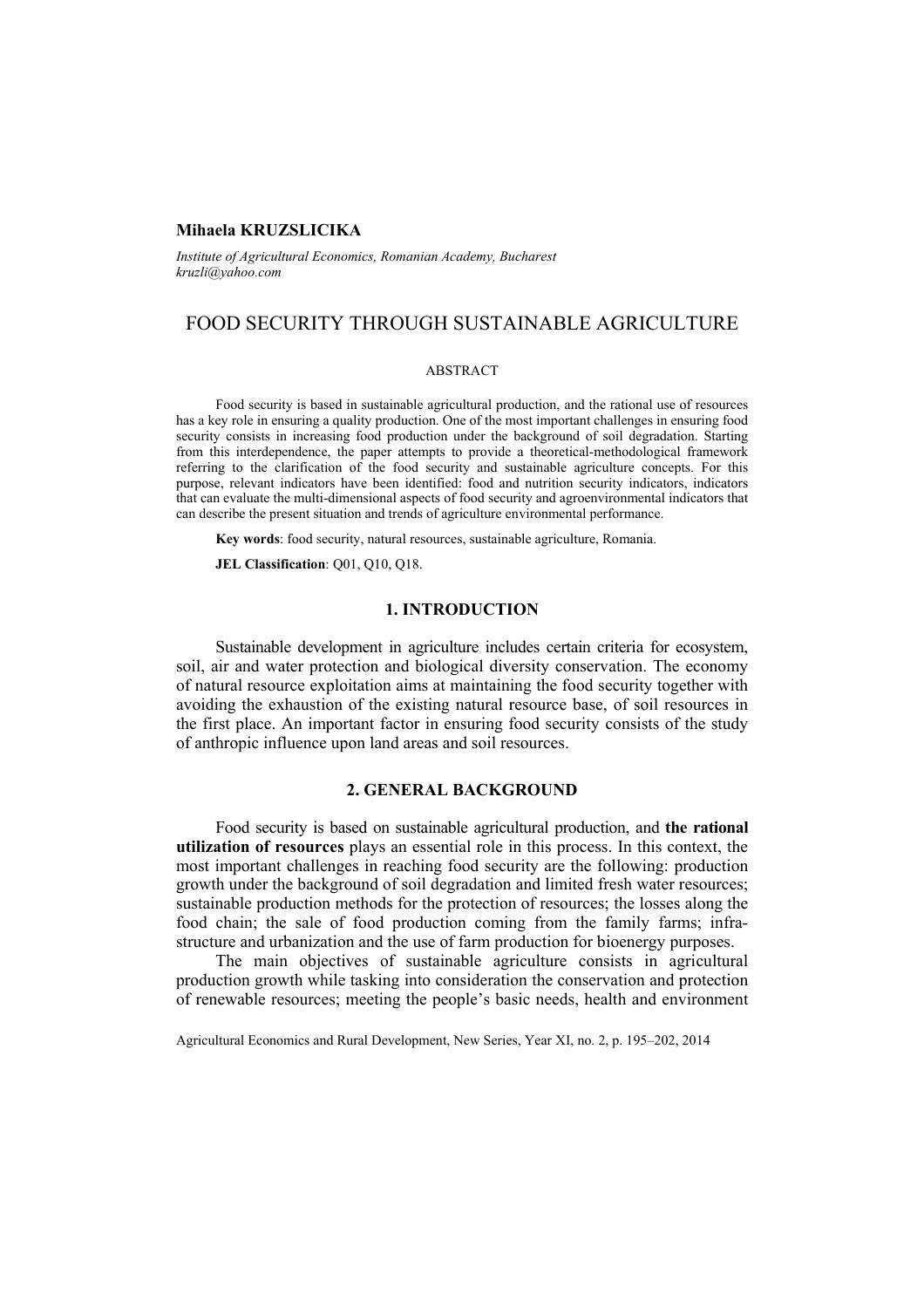protection; maintaining the possible risks under control; development and implementation of certain integrated plans and programs, of good agricultural practices and last but not least of evaluation and monitoring methods.

## **3. METHODOLOGY AND DATA SOURCES**

In order to define and delimit the subject, we conducted a bibliographic research study, several data sources being consulted, i.e. reference books and specialty scientific papers. The research was materialized in approaching the issues in their evolution, worldwide and at European level, within FAO, EUROSTAT, OECD etc. The relevant indicators for the approached domains were identified: the food and nutrition security indicators and the environmental indicators.

### **4. RESULTS**

#### **4.1. Food security. Concept and monitoring indicators**

The concepts that presently lie at the basis of "food security" and "nutrition security" were established in the early 1940s, during the second world war, under the background of the severe hunger that affected numerous European populations. In the period May – June 1943, the United Nations Conference for Food and Agriculture took place; on this occasion, the participating governments committed themselves to establish a permanent organization of the United Nations for Food and Agriculture. Thus, the Food and Agriculture Organization (FAO) was established as specialized agency under the United Nations Organization in the year 1945, at the first session of the FAO Conference in the town Quebec in Canada.

With the emergence of the world oil crisis and of the food crisis in the period 1972-1974, the public interest in global and domestic food security grew very fast.

The first world Food Conference was held in Rome in November 1974, and on this occasion a declaration was adopted that recognized the inalienable right of each citizen, man, woman or child, of not suffering from hunger and malnutrition, in order to fully develop and maintain their physical and mental faculties. The Conference report specifies that the nowadays society already has sufficient resources and the necessary organizational and technological capacity, and thus the competence to reach this objective. The eradication of hunger is consequently a common objective of all countries from the international community.

The food security concept evolved in the last thirty years, with the development of the official public way of thinking (Clay, 2002; Heidhues et al, 2004)<sup>1</sup>. Amartya Sen (1981) enlarged the food security concept, focusing on the rights of the natural persons and households. The author's studies led to the recognition of the fact that a sufficient food supply does not permit *per se* the ensurance of food

1 Bingxin Yu; Lingzhi You A typology of food security in developing countries, *Follow China Agricultural Economic Review* , Volume 5 (1): 36 Emerald Publishing – Jan 25, 2013.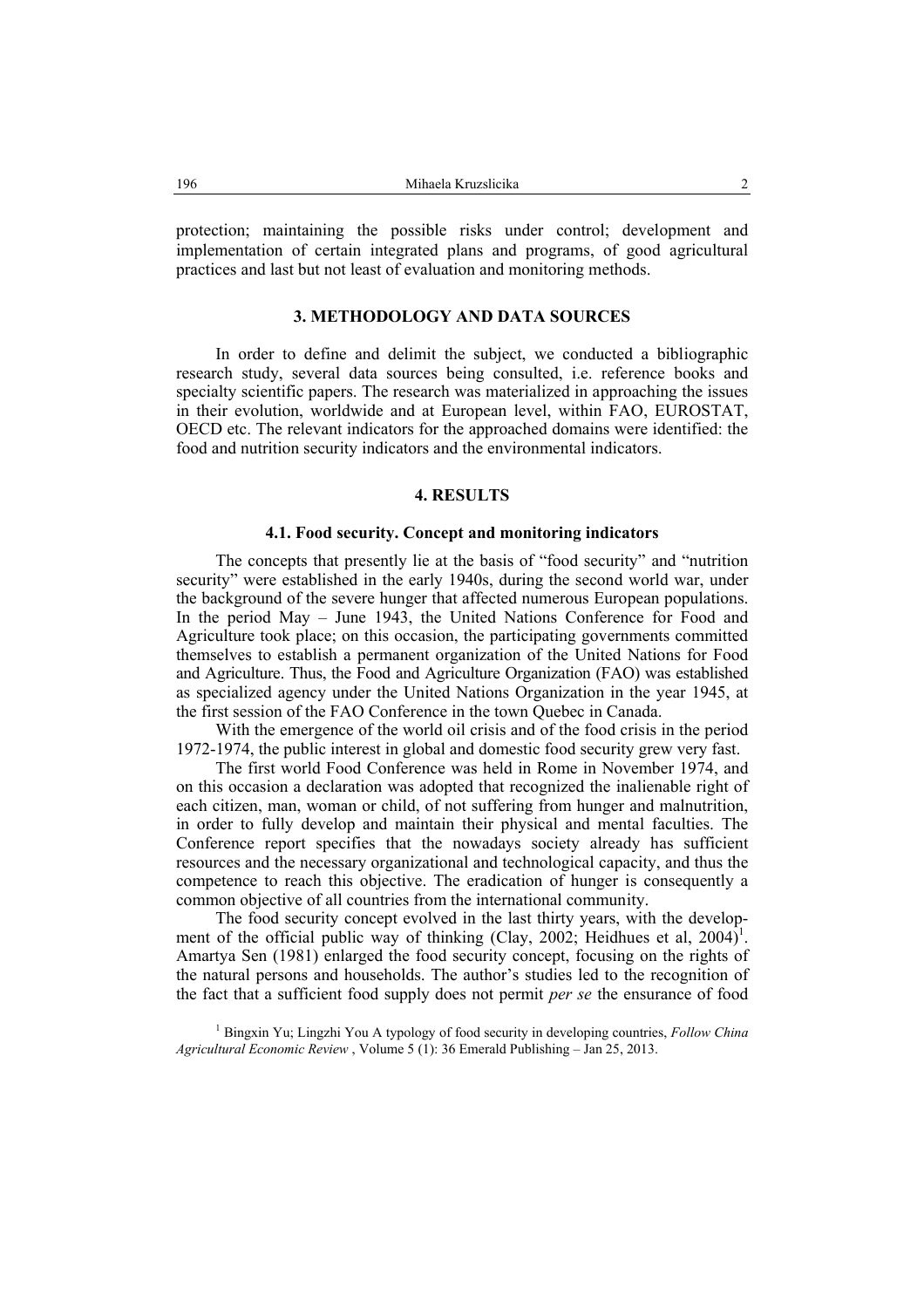security at individual and household level, as it is also necessary that the poor and vulnerable people have physical and economic access to food. In that period, the FAO studies focused on the access to food, which led to a definition of food security based on the equilibrium between supply and demand; yet, after a series of low cereal harvests in the early 1980s, the food security concept was revised and enlarged by FAO, in order to incorporate food security at both individual and household level, besides the regional and national aggregated levels.

The 1986 World Bank Report on poverty introduced the difference between the chronic food insecurity, associated to permanent poverty problems or to structural problems and low incomes and the food insecurity mainly linked to critical transitory periods caused by natural disasters, economic conflicts, etc.

The specialty literature on food security considerably developed, numerous definitions being proposed. Maxwell and Frankenberger (1992) identified 194 different studies on the concept and definition of food security and 172 studies on the specific indicators. John  $H$ oddinott<sup>2</sup> (1999) considers that the assessment of food security is necessary from the very beginning for any development project, in order to identify the unreliable food products, in order to evaluate the food deficit severity level and to characterize the type of food insecurity (seasonal versus chronic). Furthermore, this provides the basis for monitoring the progress made and assessing the impact of projects on the food security of the targeted groups. Concerning the potential food security indicators of households, Hoddinott identified about 450 indicators in the specialty literature.

The World Food Summit of 1996 and the Declaration of Rome on the world food security together with the Plan of Action lay the basis of a common objective – food security at individual, household, national, regional and global levels. In these documents it was agreed that "Food security exists when all people, at any moment, have physical and economic access to sufficient, safe and nourishing foodstuffs, that meet the food requirements of the human body, so as to lead a healthy and active life".

The definition given on this occasion became one of the most frequently used in the specialized literature, this covering the **multidimensional aspects of food security** that can be taken into consideration, both in quantitative and qualitative terms, according to **four characteristics**:

1.**food availability** – availability of foodstuffs in sufficient amount and adequate quality, supplied from the domestic production or from import (food aid included).

2. **access to food** – everybody has access (rights) to adequate resources to get adequate and nourishing food; from economic perspective, accessibility means the possibility of individuals and households to procure food either from their own production or by buying it, without sacrificing other basic needs; physical accessibility means access to food for all persons, for physically vulnerable persons included, such as children, sick people, disabled people or elderly people.

2 Hoddinott, John. *Choosing outcome indicators of household food security*. Washington, DC: International Food Policy Research Institute, 1999.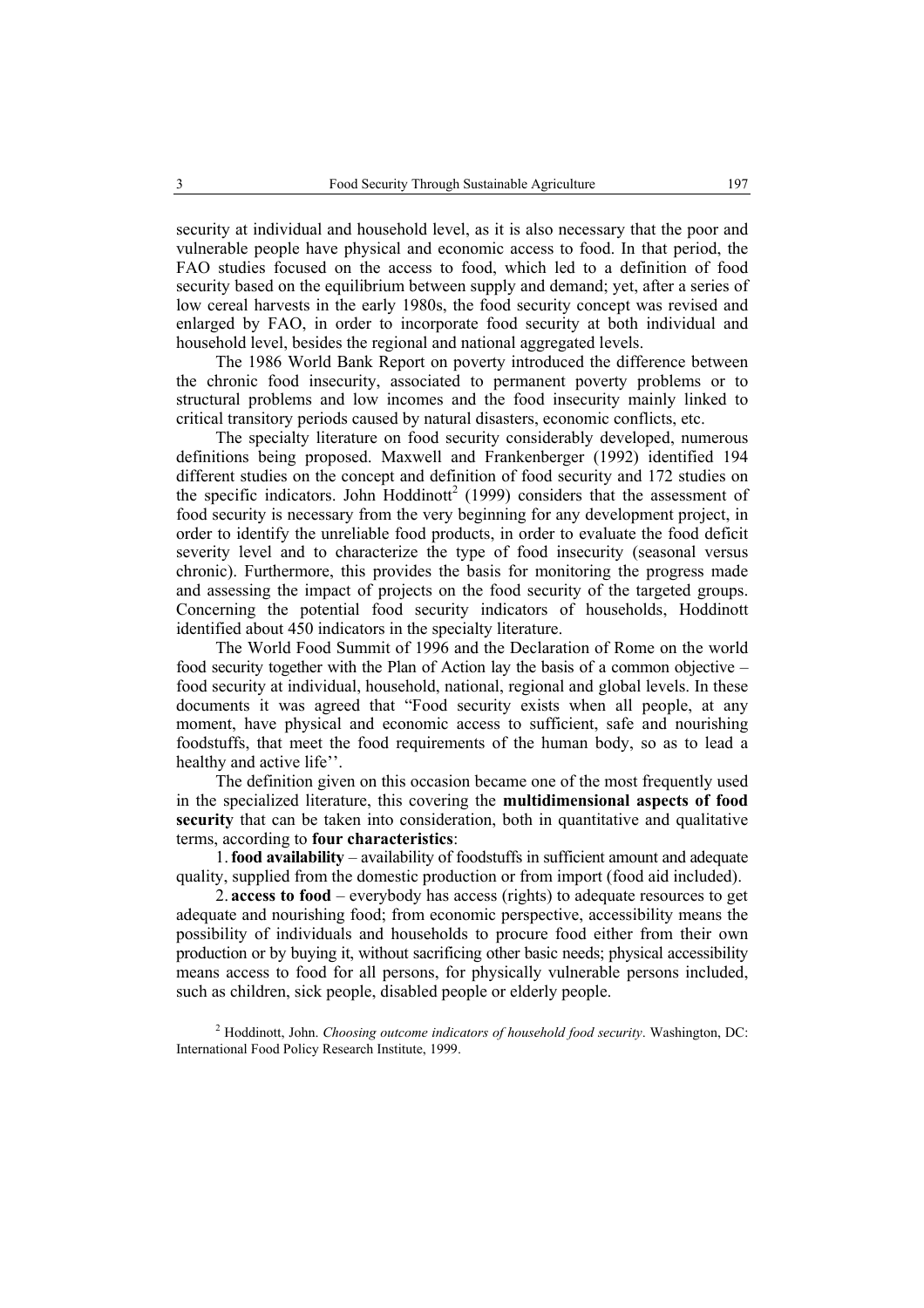3. **availability and access stability** – the access to food should not be endangered by the emergence of sudden shocks (for instance an economic crisis or adverse weather conditions) or cyclical events (e.g. seasonal food insecurity).

4. **health** – the foodstuffs should meet the nutritional requirements, taking into consideration the age, living conditions, health, work, gender, etc.; at the same time, food must be produced under safety conditions for people and free from noxious substances such as pollutants from industrial and agricultural processes, including residues of pesticides, hormones and veterinary drugs.

| <b>Indicator</b>                                                                                          | <b>Indicator description</b>                                                                     |
|-----------------------------------------------------------------------------------------------------------|--------------------------------------------------------------------------------------------------|
| Food energy consumption                                                                                   | This indicator estimates the average individual energy consumption from food. It is              |
|                                                                                                           | expressed in kilocalories per capita per day (kcal / capita / day)                               |
| Total food consumption in<br>monetary terms                                                               | This indicator estimates the money spent on food per capita per day. This includes only          |
|                                                                                                           | the food consumption expenditures. It is expressed in monetary terms, per capita per day         |
|                                                                                                           | (MU / capita / day).                                                                             |
| Total consumption in monetary                                                                             | This indicator estimates the money spent on consumption per capita per day. This includes        |
| terms                                                                                                     | both food and non-food expenditures (for example goods and services). It is expressed in         |
|                                                                                                           | monetary units per capita per day (MU / capita / day).                                           |
| Average carbohydrate                                                                                      | The indicator estimates the average amount of carbohydrates consumed by individuals. It          |
| consumption                                                                                               | is expressed by grams per capita per day $(g / \text{ capita} / \text{day})$ .                   |
| Average fat consumption                                                                                   | The indicator estimates the average fat value consumed by individuals. It is expressed in        |
|                                                                                                           | grams per capita per day $(g / \text{capita} / \text{day})$                                      |
| The average protein                                                                                       | The indicator estimates the average amount of proteins consumed by individuals. It is            |
| consumption                                                                                               | expressed in grams per capita per day (g / capita / day)                                         |
| Energy consumption from food                                                                              |                                                                                                  |
| in monetary value (MU/1000                                                                                | This indicator estimates the average monetary value spent for the procurement of 1,000 de        |
| kcal)                                                                                                     | kilocalories. This is expressed in currency per 1000 kilocalories (MU / 1000 kcal).              |
| Share of energy consumption                                                                               | This indicator estimates the share of food energy consumption from glucides and alcohol          |
| from glucides and alcohol (%)                                                                             | in total dietary energy consumption. It is expressed in percentage (%).                          |
| Share of energy consumption                                                                               | This indicator estimates the share of food energy consumption from fats in total dietary         |
| from fats $(\% )$                                                                                         | energy consumption. It is expressed in percentage $(\% )$ .                                      |
| Share of energy consumption                                                                               | This indicator estimates the share of food energy consumption from proteins in total             |
| from proteins $(\% )$                                                                                     | dietary energy consumption. It is expressed in percentage $(\%).$                                |
| Share of food consumption $(\%)$<br>in total income                                                       | This indicator estimates the percentage of total income devoted to food (Engel correlation)      |
|                                                                                                           | that tends to be higher on the poor households, as these give priority to purchasing goods       |
|                                                                                                           | for primary needs and limit their expenditures on other items; it tends to be lower on rich      |
|                                                                                                           | households, as these increase their expenditures for non-food and luxury goods. The              |
|                                                                                                           | indicator is expressed in percentage $(\% )$ .                                                   |
|                                                                                                           | The households can procure their food in different ways. The food sources are classified         |
| Share of food products                                                                                    | into four main categories: bought, from their own production, from other sources                 |
| <i>produced on the household</i> in<br>total food consumption $(\% )$ (in<br>the food energy consumption) | (including gifts/aids, payment-in-kind, etc.), and outside the house. The share of food          |
|                                                                                                           | energy from own production is an estimation of the food energy consumption from own              |
|                                                                                                           | production in total food energy consumption. This is expressed in percentage $(\%)$ .            |
|                                                                                                           | The households can procure their food in different ways. The food sources are classified         |
| Share of <i>bought</i> food in total                                                                      | into four main categories: bought, from their own production, from other sources                 |
| food consumption (%) (in food                                                                             | (including gifts/aids, payment-in-kind, etc.), and outside the house. The share of food          |
| energy consumption)                                                                                       | energy from bought foodstuffs is an estimation of the energy percentage from these               |
|                                                                                                           | foodstuffs in total food energy. This is expressed in percentage $(\%)$ .                        |
|                                                                                                           | The households can procure their food in different ways. The food sources are classified         |
| Share of food <i>consumed</i>                                                                             | into four main categories: bought, from their own production, from other sources                 |
| <i>outside the household</i> in total                                                                     | (including gifts/aids, payment-in-kind, etc.), and outside the house. The share of food          |
| food consumption (%) (in food<br>energy consumption)                                                      | energy outside the household is an estimation of the energy percentage from these                |
|                                                                                                           | foodstuffs in total food energy. This is expressed in percentage $(\%).$                         |
|                                                                                                           |                                                                                                  |
| Share of food from other                                                                                  | The households can procure their food in different ways. The food sources are classified         |
| sources in total food<br>consumption $(\%)$ (in food                                                      | into four main categories: bought, from their own production, from other sources                 |
|                                                                                                           | (including gifts/aids, payment-in-kind, etc.), and outside the house. The share of food          |
| energy consumption)                                                                                       | energy <i>from other sources</i> is an estimation of the energy percentage from these foodstuffs |
|                                                                                                           | in total food energy. This is expressed in percentage $(\%).$                                    |

*Table 1*  Food and nutrition security indicators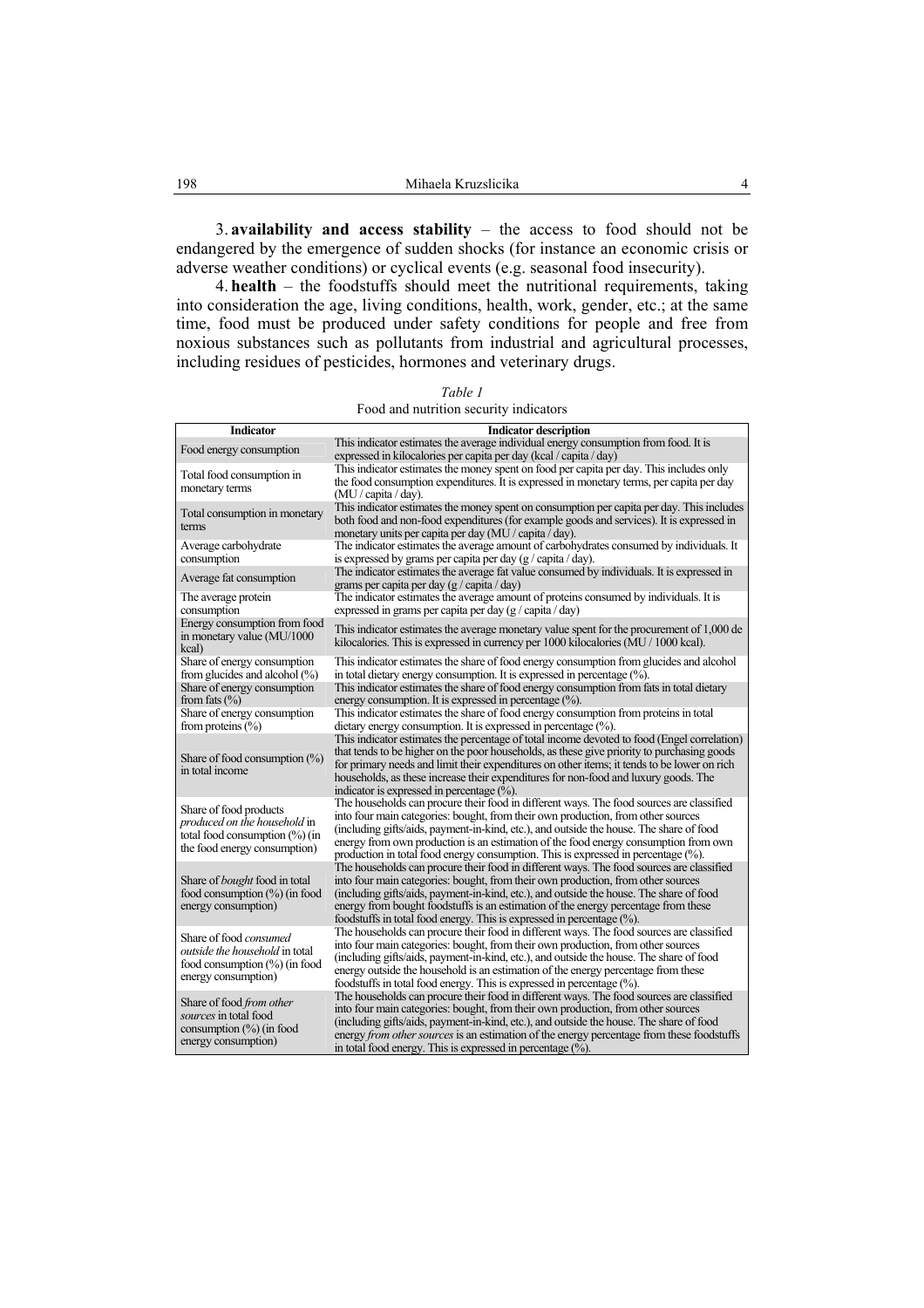## **4.2. Role of agriculture in ensuring food security. Agroenvironmental indicators**

Food security is most often associated with food self-sufficiency and with the need to produce more food. For the low income economies, in which a high population percentage lives in the rural area and their incomes depend on agriculture, food production growth could be an important element in food security increase, from the perspective of increased incomes for the small farmers. However, food security has much closer links with poverty problems, labour employment and income generation. In the developed countries, the focus lies on food quality and safety and on the social protection of different categories of persons.

The more recent approaches provide a special importance to "food autonomy" as factor of food security stability, which reduces the vulnerability related to the domestic and world agricultural market fluctuations<sup>3</sup>.

The food security for the population is based on sustainable food production, and the **rational use of resources** has an essential role in obtaining the necessary food production. Sustainable agriculture has as main objectives the optimization of soil productivity and at the same time the conservation of basic natural resources. This means that in the agricultural production systems an equilibrium will be maintained between inputs and outputs, between investments and benefits, in the conditions of ensuring an adequate environment quality and promoting an overall sustainable economy.

The agroenvironmental indicators developed by OECD and EUROSTAT in the last 20 years can describe and evaluate the situation and tendencies in the environmental performance of agriculture so as to provide useful indications to scientists and political decision-makers on the environment situation, on the effects of different policies as well as on the efficiency of financial resources allocated to environment protection. The monitoring indicators target the domains on which agriculture may have a major impact, namely air and climate changes, energy, fertilizer consumption, land, animal herds, pesticide use, soil and water.

 As the **rational use of natural resources** plays an essential role in agricultural production, one of the most important **challenges** in reaching food security consists of the increase of food production under the background of soil degradation.

**There is an increasing demand of soil data, as the crucial role of these data in food security matters is widely recognized at present.** 

At global level, man-induced soil degradation is monitored by the study *Global Assessment of Human-induced Soil Degradation* (GLASOD). This study was a joint work by ISRIC – World Soil Information and the United Nations Environment Program (UNEP) in the 1980s. The GLASOD database is the only set

<sup>3</sup> Dinu Gavrilescu (coordonator), Cecilia Alexandri, Interdependențe între dezvoltarea durabilă a agriculturii şi a spaţiului rural românesc cu ţările membre ale UE, Editura Expert, Bucureşti, 2007.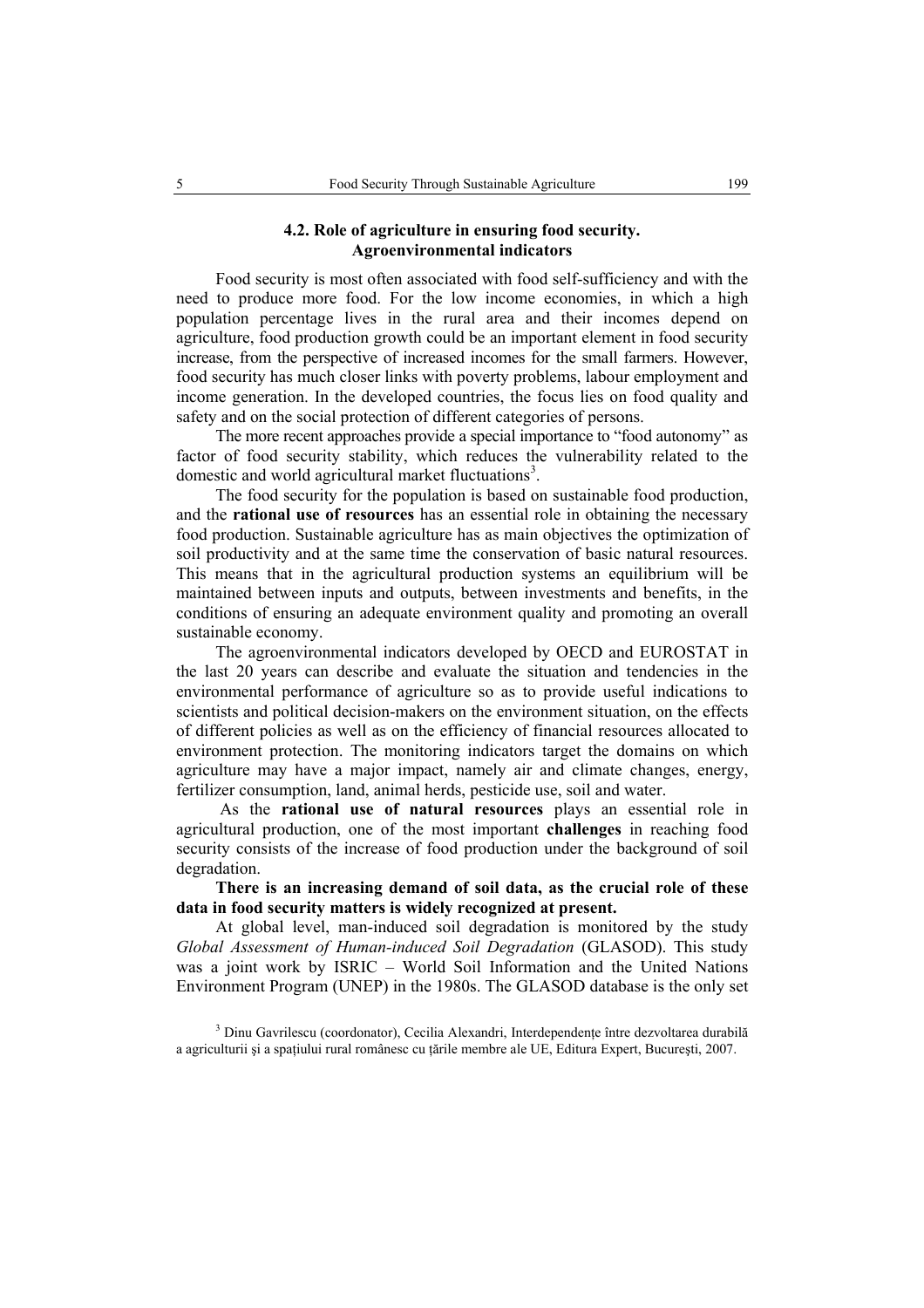of data available on soil degradation problems. GLASOD has identified five soil degradation degrees: non-degraded (0), slight degradation (1), moderate degradation (2), strong degradation (3), extreme degradation (4). The definitions of degradation degrees are given according to the following: agricultural adequacy, extent to which the biotic functions have been or not affected, possibility of productivity restoration.

*Table 2*  Agroenvironmental indicators

| <b>Field</b>                  | Sub-field                                                                 | <b>Indicator</b>                                                                                                                                                     |
|-------------------------------|---------------------------------------------------------------------------|----------------------------------------------------------------------------------------------------------------------------------------------------------------------|
| Air and<br>climate<br>changes | Ammonia emissions                                                         | Ammonia emissions (NH <sub>3</sub> ) from agriculture in total ammonia emissions                                                                                     |
| Energy                        | Energy consumption in<br>agriculture and forestry<br>Bioenergy production | Energy consumption in agriculture and forestry as % of total energy<br>consumption<br>Bioenergy production as % of total production of energy from renewable sources |
| Fertilizer<br>consumption     | Nitrogen consumption                                                      | Utilization of nitrogen fertilizers on arable area and area under permanent crops<br>(tons of $N/1000$ ha)                                                           |
|                               | Phosphorus consumption                                                    | Utilization of phosphorus fertilizers on arable area and area under permanent<br>crops (tons of $P_2O_5/1000$ ha)                                                    |
|                               | Nitrogen and Phosphorus                                                   | Utilization of Nitrogen and Phosphorus fertilizers on arable area and area under<br>permanent crops (tons of $N+P_2O_5/1000$ ha)                                     |
| Land                          | Agricultural area                                                         | Agricultural area as % of land area                                                                                                                                  |
|                               | Change of agricultural<br>land destination                                | Changes in agricultural land area (% per year)                                                                                                                       |
|                               | Area equipped with<br>irrigation facilities                               | Area equipped with irrigation facilities as % of agricultural area                                                                                                   |
|                               | Conservative agriculture                                                  | Area under conservative agriculture $(>30\%$ group coverage) as % of agricultural<br>area                                                                            |
|                               | Type of crop                                                              | Area under permanent crops as % of agricultural area<br>Area under meadows and pastures as % of agricultural area<br>Arable land area as % of agricultural area      |
|                               | Area under organic<br>farming                                             | Area under organic farming as % of agricultural area                                                                                                                 |
|                               | Protected areas                                                           | Protected (terrestrial) areas as % of agricultural area                                                                                                              |
| Animal<br>herds               | Livestock density                                                         | Livestock density per agricultural hectare (Total number of animals/ha)                                                                                              |
|                               | Cattle and buffaloes                                                      | Cattle and buffaloes as % of total animal herds                                                                                                                      |
|                               | Pigs                                                                      | Pigs in total animal herds                                                                                                                                           |
|                               | Sheep and goats                                                           | Sheep and goats as % of total animal herds                                                                                                                           |
|                               | Backyard poultry                                                          | Poultry in total animal herds                                                                                                                                        |
| Pesticides                    | Pesticide use                                                             | Pesticides used on arable land and land under permanent crops (tons/1000 ha)                                                                                         |
| Soil                          | Soil erosion - GLASOD                                                     | Average soil degradation expressed in GLASOD erosion degrees                                                                                                         |
|                               | Land degradation $-$<br><b>GLASOD</b>                                     | Average land degradation expressed in GLASOD erosion degrees                                                                                                         |
|                               | Carbon in the upper soil<br>layer                                         | Average carbon content in the upper soil layer as weight percent                                                                                                     |
| Water                         | Water utilization in<br>agriculture                                       | Water used in agriculture as % of total utilized water                                                                                                               |

At European level, the relation between agriculture and environment was taken into consideration when the integration of environmental concerns and environment protection measures into the Common Agricultural Policy (CAP) was envisaged. Under PAC, the focus is laid on the diminution of environment degradation risks and the improvement of agricultural ecosystem sustainability through: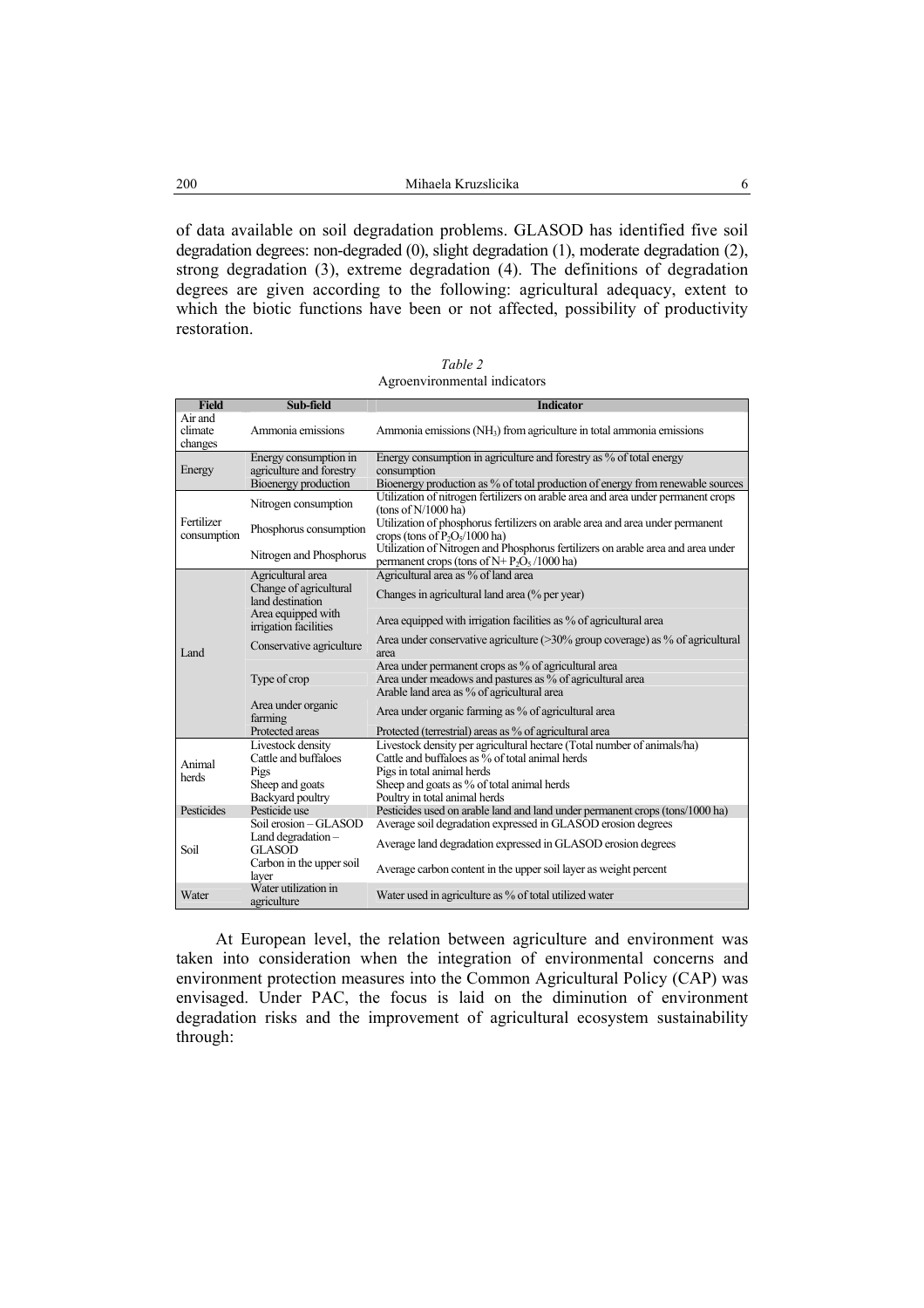• Cross-compliance criteria on the agricultural market measures – **as a condition to receive direct payments** (farmers have to comply with certain conditions, including certain environment requirements)

• The targeted agroenvironmental measures – **as part of the rural development programs** (the agroenvironmental payments are provided to farmers who commit themselves, for a minimum period of five years, to adopt agroenvironmetal management systems).

At present, under the Common Agricultural Policy, the responsibilization of each farm is a must for the respect of a set of agrotechnical set of principles with beneficial impact upon soil, the main requirement of which is the incorporation of environmental factors in measuring the performance of agricultural holdings.

### **5. CONCLUSIONS**

The specialty literature on food security has considerably developed, numerous evaluation indicators being proposed.

Food security assessment is necessary for any development project, in order to identify the unreliable food products and evaluate the severity of food deficit and to characterize the nature of food insecurity.

The base of food security is represented by a reliable and sustainable agricultural production, and the **rational use of resources** plays an essential role in obtaining this production.

The agroenvironmental indicators have the role to describe and evaluate the situation and trends in the environmental performance of agriculture in order to supply useful indications to scientists and political decision-makers.

#### **6. ACKNOWLEDGEMENTS**

"This work was financially supported through the project: *Routes of academic excellence in doctoral and post-doctoral research – READ,* co-financed through the European Social Fund, by the Sectoral Operational Program Human Resources Development 2007-2013, contract no. POSDRU/159/1.5/S/137926."

#### BIBLIOGRAPHY

- 1. Report of the World Food Conference Rome, 5-16 November 1974 United Nations, New York, 1975.
- 2. Bingxin Yu; Lingzhi You A typology of food security in developing countries**,** *Follow China Agricultural Economic Review* , Volume 5 (1): 36 Emerald Publishing – Jan 25, 2013.
- 3. Hoddinott, John. *Choosing outcome indicators of household food security*. Washington, DC: International Food Policy Research Institute, 1999.
- 4. Dinu Gavrilescu coordonator, Cecilia Alexandri, Interdependențe între dezvoltarea durabilă a agriculturii și a spatiului rural românesc cu tările membre ale UE, Editura Expert, București, 2007.